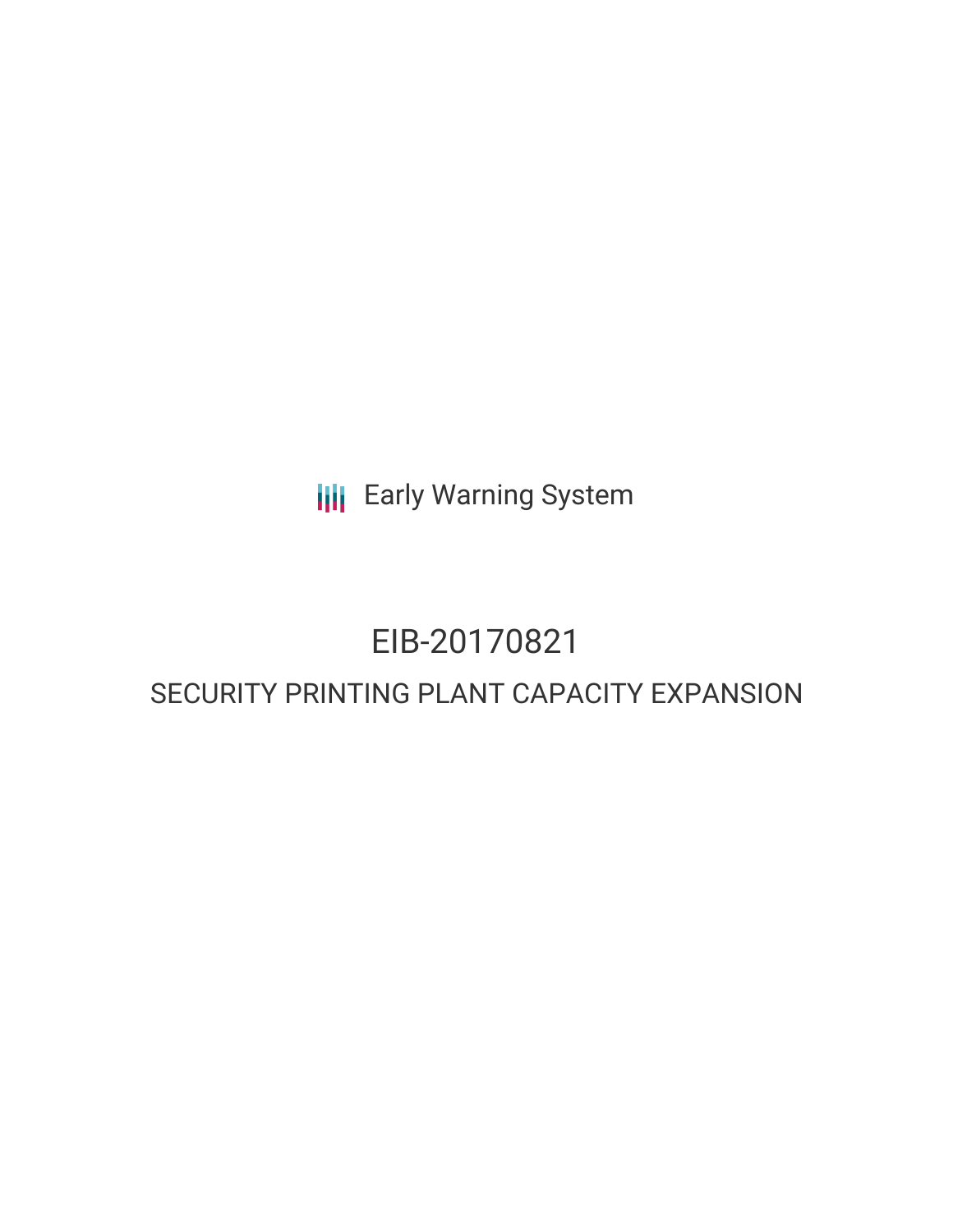#### **Quick Facts**

| <b>Countries</b>               | Greece                                        |
|--------------------------------|-----------------------------------------------|
| <b>Specific Location</b>       | Athens                                        |
| <b>Financial Institutions</b>  | European Investment Bank (EIB)                |
| <b>Status</b>                  | Proposed                                      |
| <b>Bank Risk Rating</b>        | U                                             |
| <b>Borrower</b>                | <b>VERIDOS MATSOUKIS SA SECURITY PRINTING</b> |
| <b>Sectors</b>                 | Industry and Trade                            |
| <b>Investment Type(s)</b>      | Loan                                          |
| <b>Investment Amount (USD)</b> | \$12.86 million                               |
| <b>Project Cost (USD)</b>      | $$25.72$ million                              |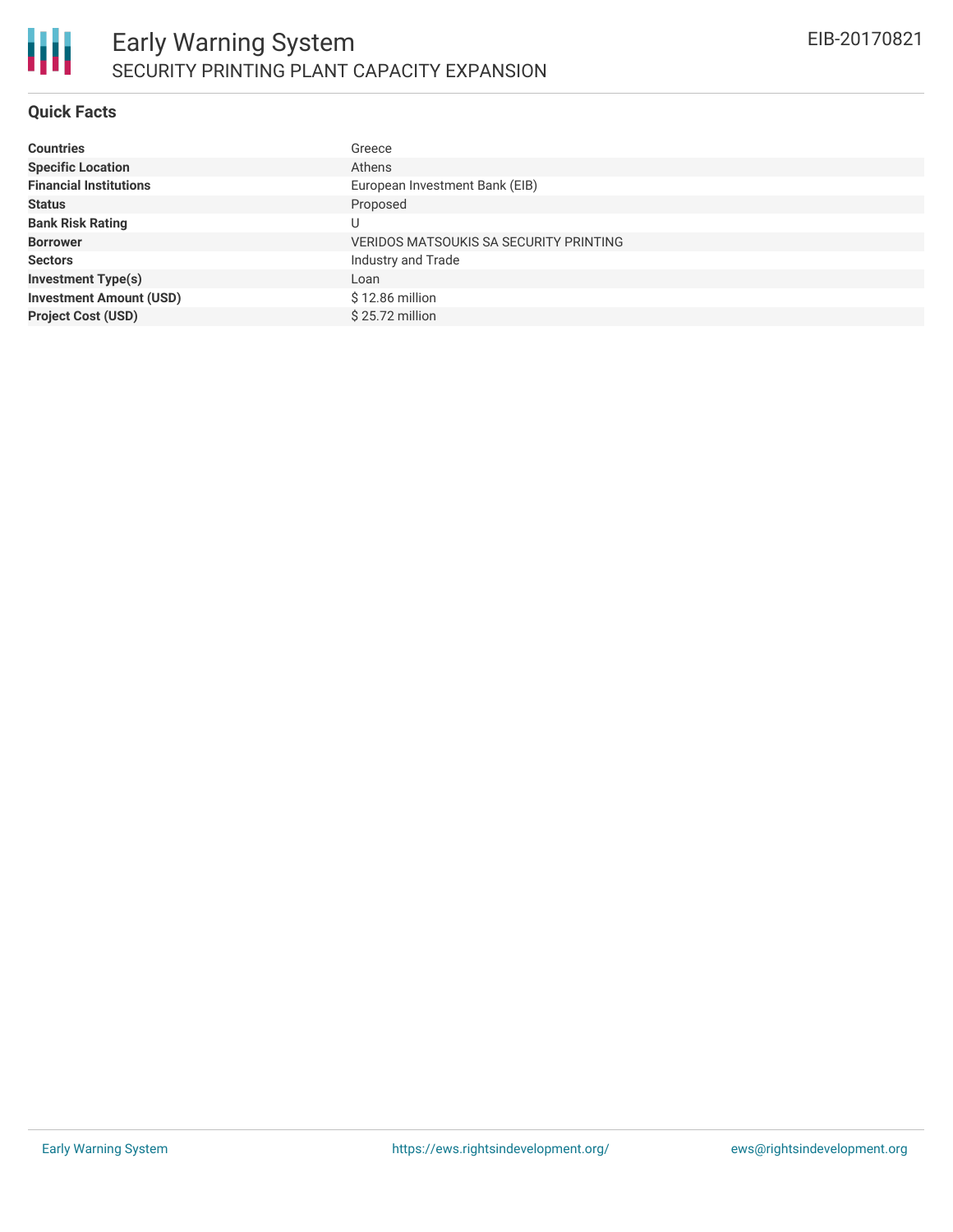

#### **Project Description**

The project concerns the promoter's research and development (R&D;) activities and investments for a new passport and identity (ID) card production line located in Athens, Greece. After the project completion, the promoter will be able to design and manufacture passports, ID cards and driver's licenses with the latest security features such as electronic covers, inlays in the ID-1 and ID-3 format.

By deploying this new equipment, the promoter is able to provide passports and ID cards, which are better protected against counterfeiting while meeting international quality and security standards and thus improving the competitiveness of its parent company.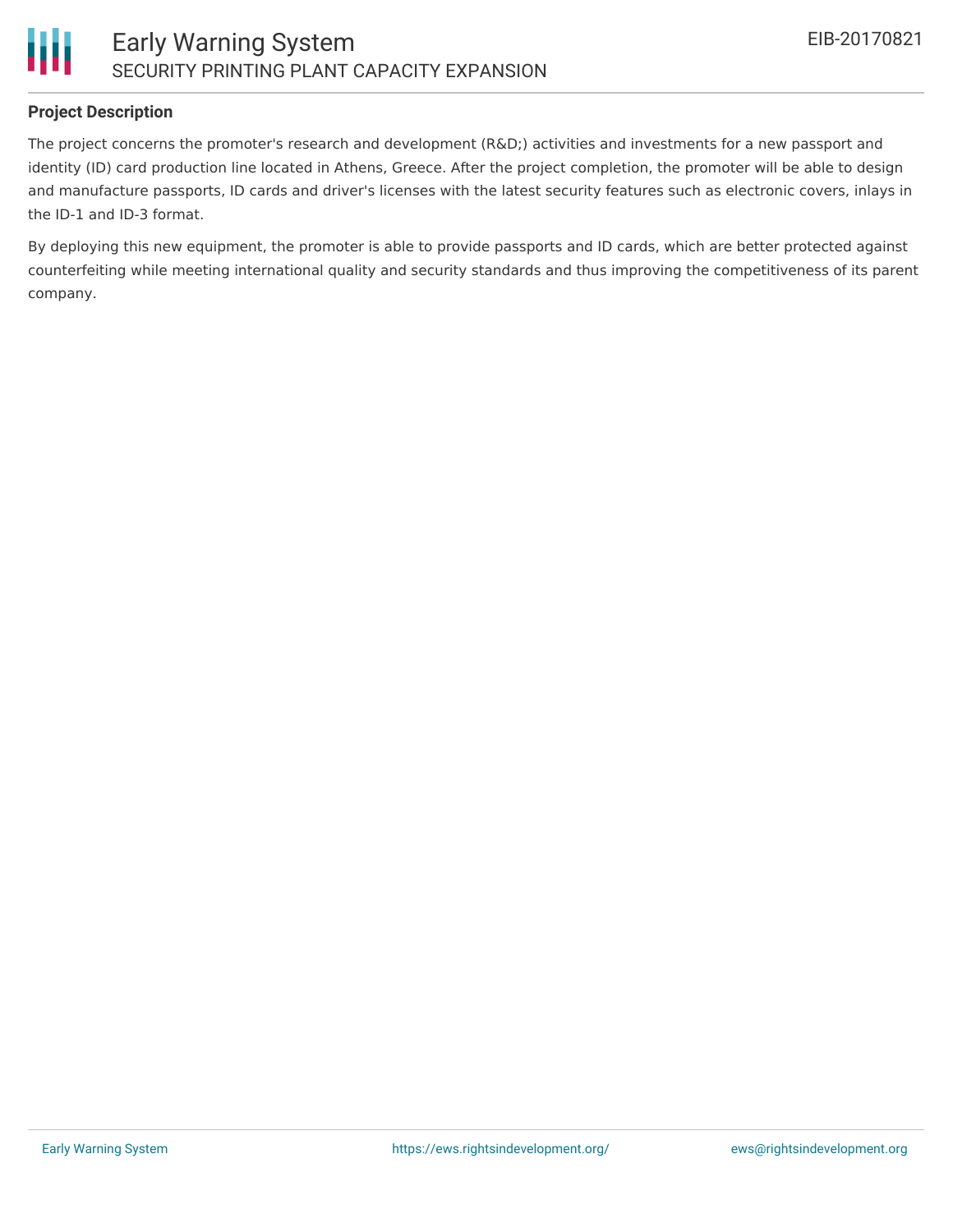#### **Investment Description**

European Investment Bank (EIB)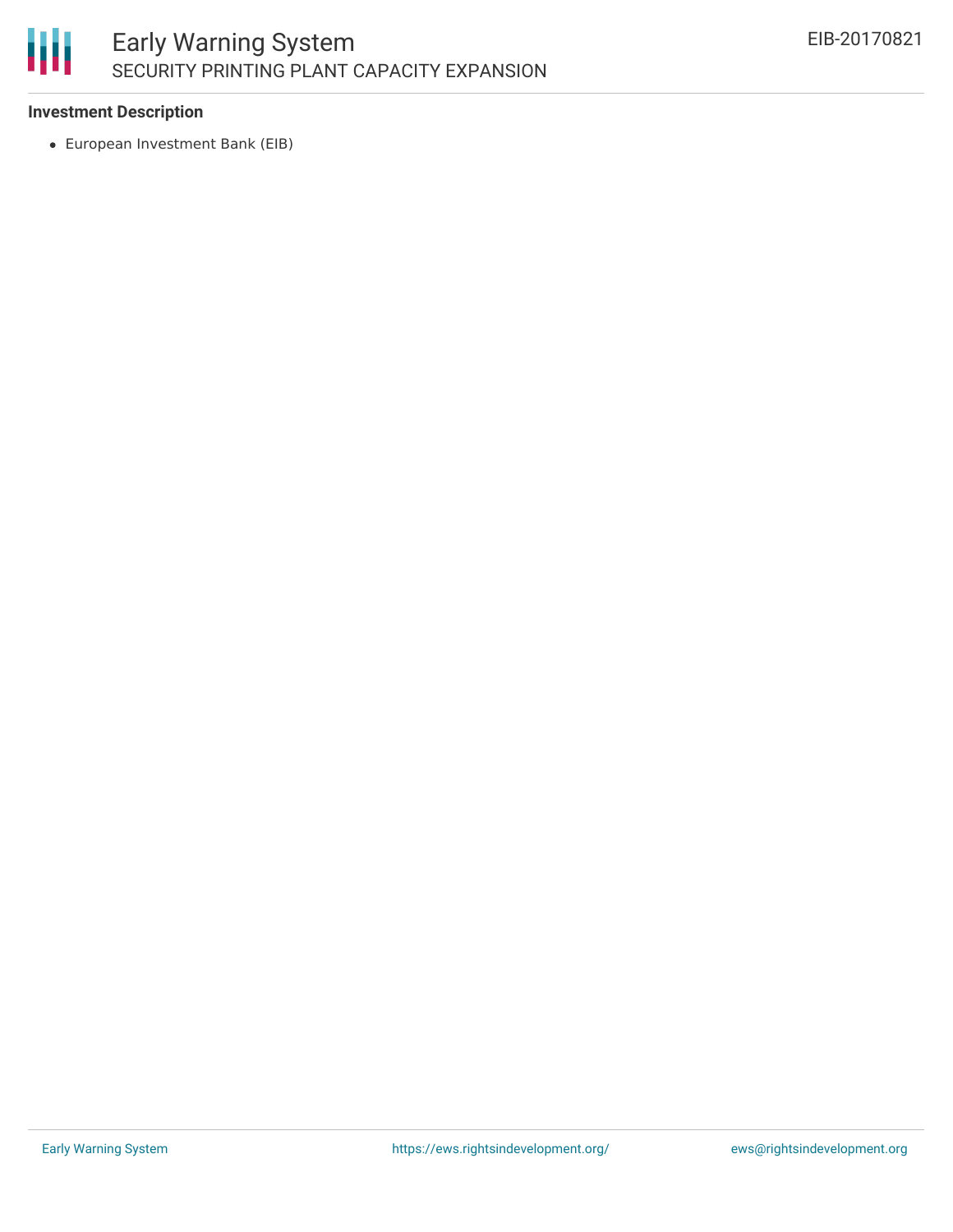# 冊

#### Early Warning System SECURITY PRINTING PLANT CAPACITY EXPANSION

| <b>Private Actor 1</b> | <b>Private Actor</b><br>1 Role | <b>Private Actor</b><br>1 Sector | Relation                 | <b>Private Actor 2</b>                  | <b>Private Actor</b><br>2 Role | <b>Private Actor</b><br>2 Sector |
|------------------------|--------------------------------|----------------------------------|--------------------------|-----------------------------------------|--------------------------------|----------------------------------|
| $\sim$                 | $\sim$                         | $\sim$                           | $\overline{\phantom{a}}$ | Veridos Matsoukis S.A Security Printing | Client                         |                                  |